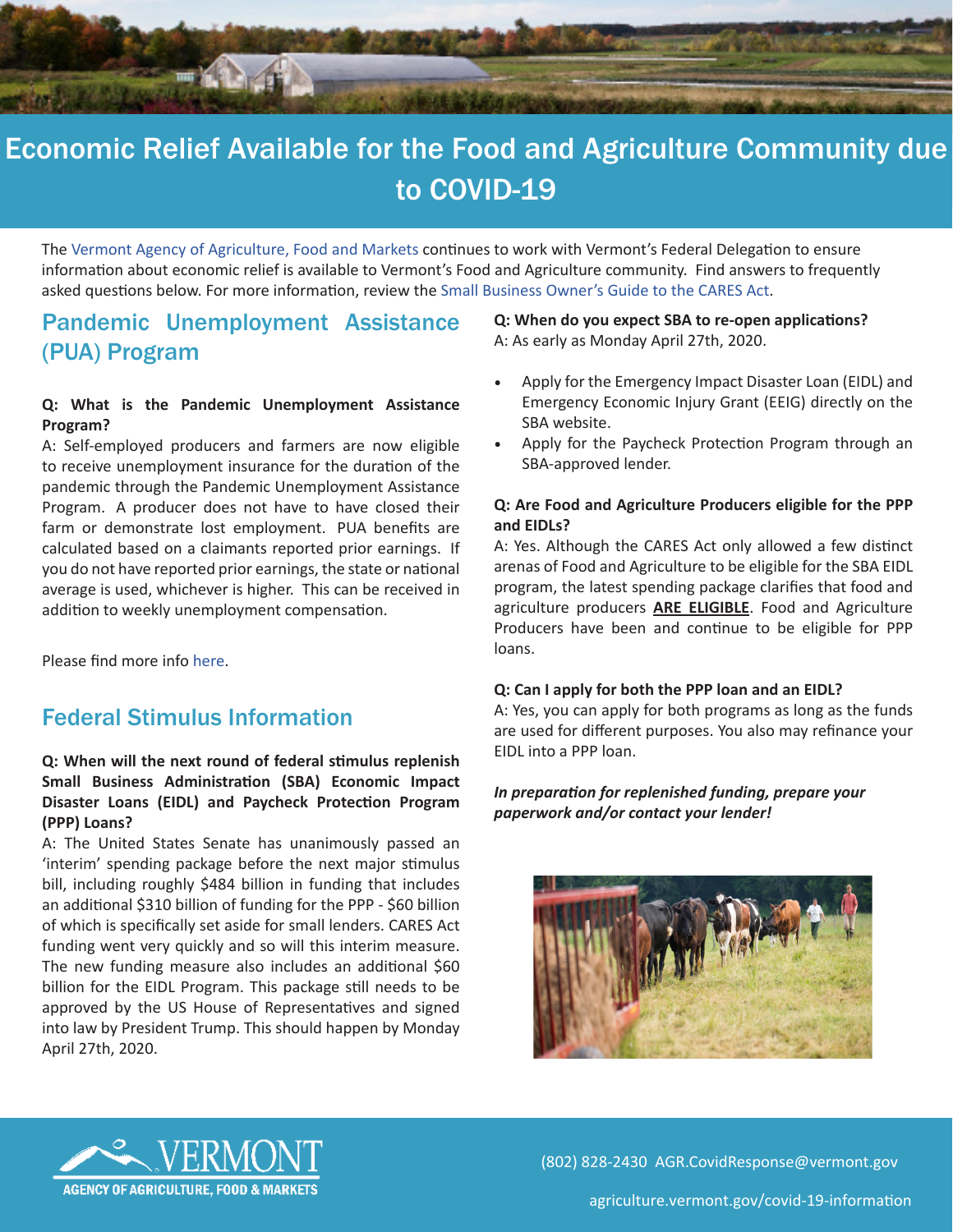

# Economic Relief Available for the Food and Agriculture Community due to COVID-19

### Paycheck Protection Protection

#### **Q: What does the SBA's Paycheck Protection Program cover?**

A: The Paycheck Protection Program (PPP) provides *forgivable* loans to help businesses pay workers, interest on mortgages, and utilities.

#### **Q: Am I eligible and when can I apply?**

A: Small businesses and sole proprietorships that existed on or before April 3, 2020 and independent contractors and selfemployed individuals that existed on or April 10, 2020 are eligible to apply. You must complete a PPP loan application and submit it to an approved lender by June 30, 2020\*. You can use lenders who participate in the SBA's 7(a) program. Check with your preferred lender, including banks and credit unions, to see if they are participating, or find an approved [SBA lender](https://www.sba.gov/paycheckprotection/find).

#### [Apply Now](https://www.sba.gov/funding-programs/loans/coronavirus-relief-options/paycheck-protection-program)

*\*Due to the competitive nature of this program, businesses and individuals are encouraged to have their loan application completed and ready to submit as quickly as possible.* 

#### **Q: How much can I apply for?**

A: Up to \$10 million to cover 8 weeks of average payroll. The amount you will receive is based on a formula that takes into account your average total monthly payroll costs. Independent contractor or sole proprietor loan applicants can use wage, commissions, income, or net earnings from self-employment or similar compensation to calculate loan amounts. 

#### **Q: What is the interest rate and when will I need to make my first payment?**

A: The interest rate is 1% and the first payment is deferred for six months.

#### **Q: Can I receive loan forgiveness?**

You are eligible for loan forgiveness, equal to the amount you spend during the first eight weeks after a loan is originated, on expenses such as payroll, rent, mortgage interest payments, and utilities. However, only 25% of the forgiveness can be for costs other than payroll. The amount of loan forgiveness drops if you cut employees or reduce employees' wages by more than 25%. If you reverse those job cuts or wage reductions by June 30, then the loan forgiveness won't be reduced.

#### **Q: What if I missed out on Round 1 of PPP?**

A: You will need to prepare your application immediately for round two, as it is anticipated these funds will be obligated quickly. Many lenders have applications in the queue ready to submit once the program opens. If someone has not started the process with a lender, it's important they get it going right away.

#### **Q: What can I do now?**

A: Contact your lender to begin your application and ensure that you are in the queue for when the applications are released.

## Economic Impact Disaster Loan (EIDL) Program

#### **Q: How much can I apply for through an EIDL?**

A: Up to \$2 million. The SBA will determine the amount based on how much economic harm you have suffered.

#### **Q: How is EIDL different from PPP loans?**

A: These loans are not meant to replace your lost revenues or sales. They are working capital loans to help you meet ongoing financial obligations that you could have met had a disaster not struck. These loans are often used in the aftermath of disasters like floods and hurricanes. 

*Continued on next page*



(802) 828-2430 [AGR.CovidResponse@vermont.gov](mailto:AGR.CovidResponse%40vermont.gov?subject=)

[agriculture.vermont.gov/covid-19-information](http://agriculture.vermont.gov/covid-19-information)